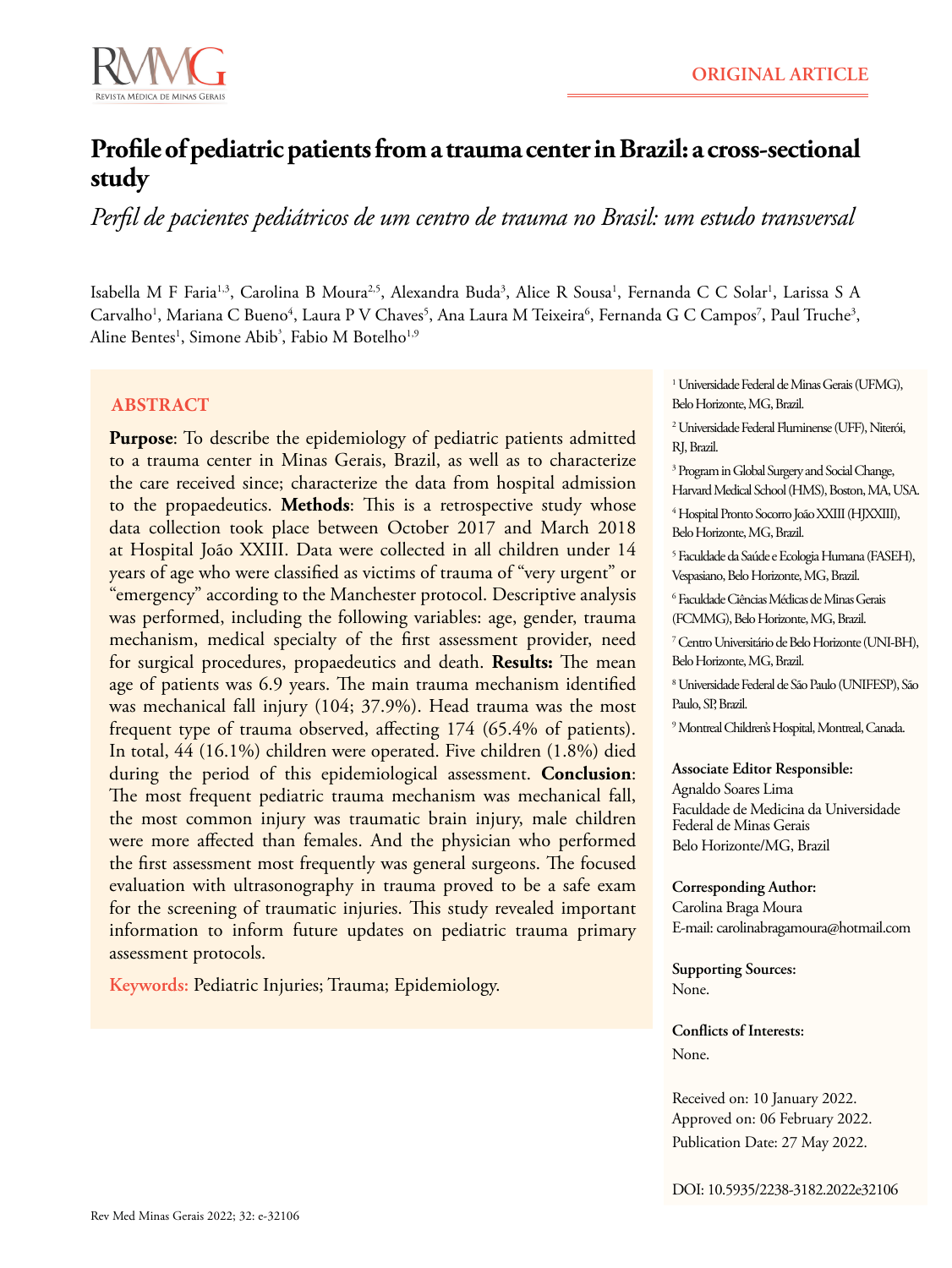## **RESUMO**

**Objetivos:** Descrever a epidemiologia dos pacientes pediátricos internados em um centro de trauma em Minas Gerais, Brasil; caracterizar os dados desde admissão hospitalar até a propedêutica. **Métodos:** Trata-se de estudo retrospectivo cuja coleta de dados aconteceu entre outubro de 2017 e março de 2018 no Hospital João XXIII. Foram incluídas crianças menores de 14 anos que foram classificadas como vítimas de trauma de "muito urgência" ou "emergência" pelo protocolo de Manchester. Foi realizada análise descritiva, que incluiu as seguintes variáveis: idade, sexo, mecanismo de trauma, especialidade médica do provedor de primeira avaliação, necessidade de procedimentos cirúrgicos, propedêutica e óbito. **Resultados:** A média de idade os pacientes foi 6,9 anos. O principal mecanismo de trauma identificado foi a lesão por queda mecânica (104; 37,9%). O traumatismo cranioencefálico foi o tipo de trauma mais frequente observado, acometendo 174 (65,4% dos pacientes). No total, 44 (16,1%) crianças foram operadas. Cinco crianças (1,8%) morreram durante o período desta avaliação epidemiológica. **Conclusão:** O mecanismo de trauma pediátrico mais frequente foi a queda mecânica, a lesão mais comum foi o traumatismo cranioencefálico, as crianças do sexo masculino foram mais afetadas do que as do sexo feminino. A avaliação focada com ultrassonografia no trauma demonstrou ser um exame seguro para triagem de lesão traumática. Este estudo revelou informações importantes para futuras atualizações em protocolos de trauma pediátrico.

**Palavras-chave:** Lesões Pediátricas; Trauma; Epidemiologia.

## **INTRODUCTION**

Trauma is considered the leading cause of death in the first four decades of life<sup>1</sup>. Globally, trauma is responsible for 950,000 deaths annually among patients under 18 years<sup>2</sup>. Approximately 95% of trauma deaths in this population occur in developing countries. In Brazil, 375 children are hospitalized daily due to traumatic injuries<sup>2,3</sup>. In Minas Gerais alone, pediatric trauma mortality rates are higher than those in Argentina and Chile together<sup>1,3-5</sup>.

According to the few previously published Brazilian epidemiological studies<sup>6-8</sup>, the most common trauma mechanisms are: fall injury; accidents with motor vehicles/ pedestrians, drowning, burns, sports and violence<sup>6</sup>. We did not find any Brazilian study that assessed the quality of care for pediatric trauma in a trauma center or that proposed interventions to improve it, reinforcing society's disregard for an important pediatric health problem. These studies are out of date and mainly focus on a single organ system in the body - for example, traumatic brain injury $\overline{6}$ -10.

Although the approach to treating trauma cases differs between children and adults, only 10% of traumas involving children are treated in trauma centers trained to deal with pediatric trauma<sup>11</sup>. If these patients were treated in trauma centers with adequate training, there would be a reduction in mortality, length of stay and an improvement in the prognosis $^{12}$ .

Considering that the first step in strengthening a pediatric trauma system in Minas Gerais is to understand the types of trauma and the characteristics of children who arrive at the referral hospital, here we gather the epidemiological information of pediatric trauma patients at Hospital João XXIII (HJXXIII). We believe that these data will be of fundamental importance for the formulation of public health policies, such as pediatric trauma prevention campaigns and improvements in the care provided to these patients.

# **Methods**

This is a retrospective study carried out at Hospital João XXIII located in Belo Horizonte, state of Minas Gerais, Brazil. Data were collected from medical records by locally trained researchers. This study was approved by the Research Ethics Committee under number 094B/2017.

#### **Study scenario**

Hospital João XXIII is the reference hospital in the state of Minas Gerais for trauma victims, with 8,300 medical consultations per month, 540 surgeries and 980 admissions. In the municipal network, the HJXXIII is responsible for caring for all pediatric patients with burns, moderate to severe traumatic brain injury (TBI), multiple trauma with TBI, in addition to being a reference for 5 of the 9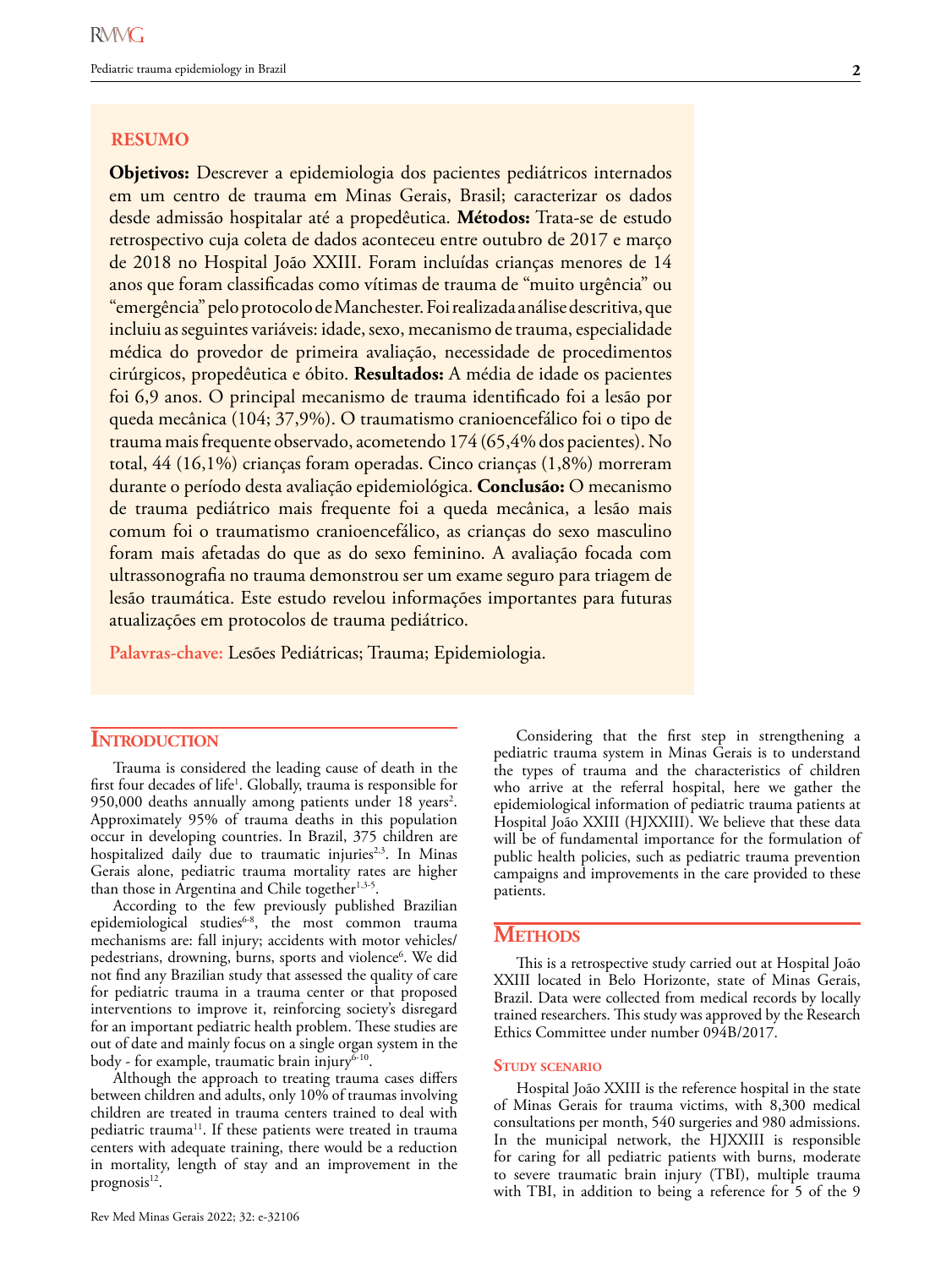macro-regions of Belo Horizonte. The hospital is responsible for all cases of pediatric trauma in the state when the most equipped hospital in the macro-region exceeds its capacity to provide care, whether due to an excess of patients or lack of resources.

Twenty percent of HJXXIII visits are for children and adolescents aged 0 to 14 years, resulting in approximately 55 pediatric patients per day. Cases of blunt trauma, perforating wounds, animal accidents, burns, small sutures, ingestion of foreign bodies and other clinical cases are treated<sup>13</sup>. Given the relevance of the HJXXIII as a reference center for trauma and its scope of action in the state, the hospital was chosen as the ideal setting for the study of pediatric trauma epidemiology in Minas Gerais.

#### **Data collection**

Data were collected from the medical records of all pediatric trauma patients under the age of 14 considered to be severe according to the Manchester protocol<sup>14</sup>, who were referred to the emergency room between October 2017 and March 2018. All patients with a final diagnosis of trauma according to to Chapter XIX or XX of the International Code of Diseases were defined as trauma victims. The severity of the case was established according to the Manchester Protocol<sup>14</sup>, and patients classified as emergency (red) or very urgent (orange) were included.

Exclusion criteria: patients aged 15 years or older; trauma cases classified as non-urgent (blue), not very urgent (green) or urgent (yellow) by the Manchester Protocol<sup>14</sup> and any non-traumatic emergencies.

#### **Analysis**

Descriptive analysis was performed, which included the following variables: age, gender, trauma mechanism, surgical procedures performed, imaging diagnosis used, trauma diagnosis, severity of cases, medical specialty that provided initial care, and death. The results were described with absolute and relative numbers.

## **Results**

 Between October 2017 and March 2018, there were 274 hospitalizations for trauma in children under 14 years of age. The mean age of patients was 6.9 years and the median 6.5 years. The 25<sup>th</sup> percentile was equivalent to 3.0 years and the 75<sup>th</sup> percentile at 10.7 years. Graph 1 shows the distribution of data by age. Male children were more victims of trauma, representing 177 (64.7%) of the patients. 96 (35.2%) patients were women,

The main trauma mechanism was mechanical fall injury (104; 37.9%), followed by being run over by vehicle (50; 18.2%) and collision between vehicles (41; 15.0%), of which 6 (2.2%) involved motorcycles. Other trauma mechanisms observed were bicycle accidents (30; 10.9%), burns (22; 8.0%), firearm injuries (3; 1.1%), interpersonal violence (2; 0.7 %), drowning (1; 0.4%) and stab wounds (1; 0.4%). In total, 20 patients were victims of unidentified trauma, of which 15 (5.5%) were blunt trauma. The most common mechanisms of pediatric trauma are shown in Graph 2.

At Hospital João XXIII, 151 (55.1%) pediatric trauma patients were initially evaluated by a general surgeon, 53 (19.3%) by a pediatrician, and 48 (17.5%) by a surgical resident. The remaining patients (22; 8.0%)

were first evaluated by other health professionals, such as neurosurgeons or maxillofacial surgeons. In HJXXIII, there are no pediatric surgeons available to perform the first assessment.

In total, 44 (16.1%) children were operated. The most common type of surgical procedure was orthopedic surgery, which represented 55.2% of the procedures, followed by neurosurgical, which represented 20.7% of the cases. Combined thoracotomy and laparotomies constituted 17.2% of surgical interventions.

The final diagnosis of trauma based on the affected body part was made in 266 cases, as shown in Graph 3. The most prevalent was traumatic brain injury, observed in 174 (65.4%) of the patients. 76 (28.6%) children had injuries in the upper and/or lower limbs and 67 (25.2%) had facial trauma. In addition, less common diagnoses for pediatric trauma patients included chest trauma (29; 10.9%), abdominal trauma (23; 8.6%), burns (21; 7.9%), neck trauma (19; 7.1%); pelvic trauma (15; 5.6%) and spinal cord injury (3; 1.1%).

Regarding the type of imaging exam requested by the assistant physicians (Graph 4), it was observed that 50.5%, 31.3% and 15.7% of pediatric trauma patients received chest, limb and pelvic radiographs, respectively. Cranial computed tomography was the most common type of requested computed tomography (58.8%), followed by spinal cord computed tomography (24.6%) and chest computed tomography (9.5%). Focused Sonography Assessment for Trauma (FAST) exams were performed in 20.4% of patients. Of the 56 FAST exams performed, 4 (7%) had positive results, while of the 16 abdominal CT scans, only 7 (43.75%) were able to identify considerable injury, that is, injury that altered the medical team's condition. course of action, revealed the need for surgery or hospitalization, or established the need for consultation with another medical specialty.

 According to previously established severity criteria (such as a Glasgow Coma Scale score less than 15, need for hospitalization, CT scan, surgery, mechanical ventilation or blood transfusion, as well as circulatory shock and death), 59.4% of patients were considered critical 15, 16. Five children (1.8%) died during the period of this epidemiological evaluation.

## **Discussion**

Traumatic injuries are among the leading causes of death in pediatric patients, along with those accompanying infectious, pulmonary, and neoplastic diseases. In Brazil, around 117,000 children under the age of 14 are hospitalized in the public health system for external causes each year and, unfortunately, 4,000 (3.4%) of these children die as a result of trauma. of his injuries6. Every day, in Brazil, 375 children under the age of 14 are hospitalized for trauma.

#### **Age and gender group assessed in the study**

Despite the high mortality of pediatric trauma patients, few studies have assessed the epidemiology, quality of medical services, and the mechanism of trauma. Therefore, we emphasize the need for more studies on the topic and for greater awareness of pediatric trauma to create better prevention programs. In this analysis, patients older than 14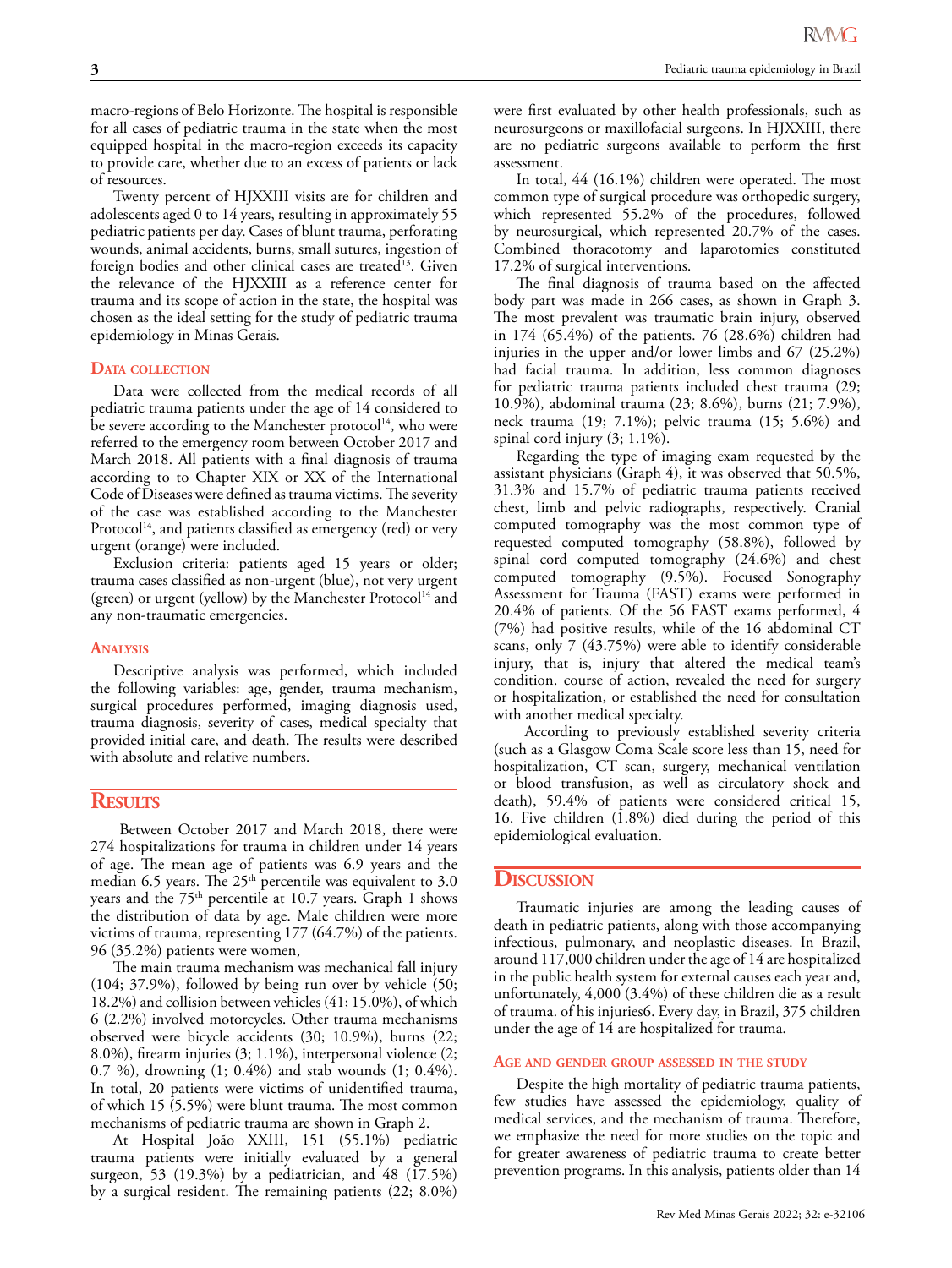

**Graph 1.** Age distribution of trauma patients treated at Hospital João XXIII. In the 75% percentile, the age group is 9 years old. In the 25% percentile, patients at 2 years of age.



**Graph 2.** Location of trauma in relation to the affected body part in pediatric trauma patients at Hospital João XXIII. Head trauma was the most affected body part, followed by limbs and face.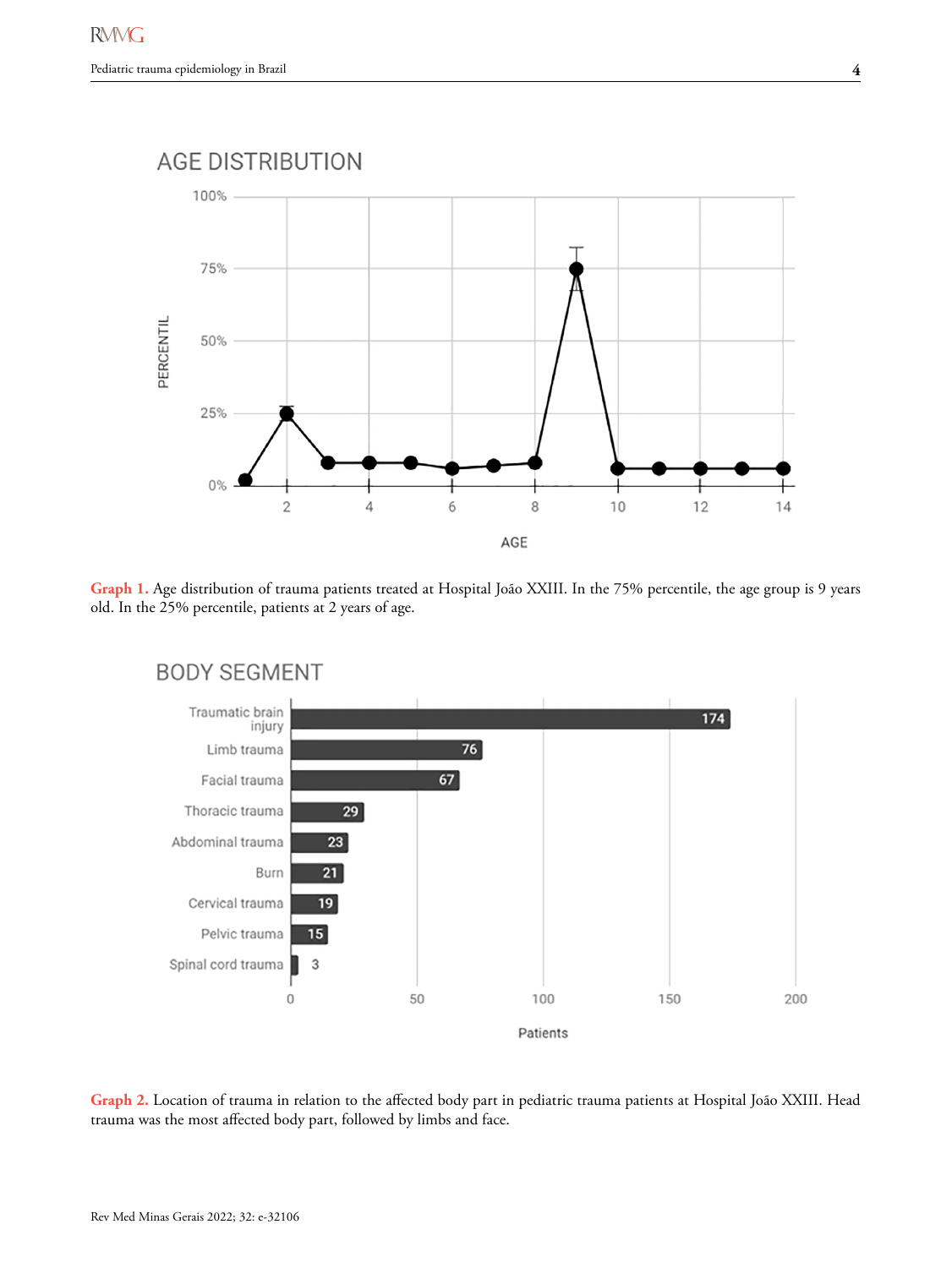

**Graph 3.** Mechanism of trauma in pediatric trauma patients admitted to Hospital João XXIII. Falls were the most frequent mechanism, followed by work accidents and bicycle accidents.



**Graph 4.** Complementary exams performed in pediatric trauma patients at Hospital João XXIII. Most patients underwent an X-ray and CT. Most patients with abdominal trauma underwent FAST.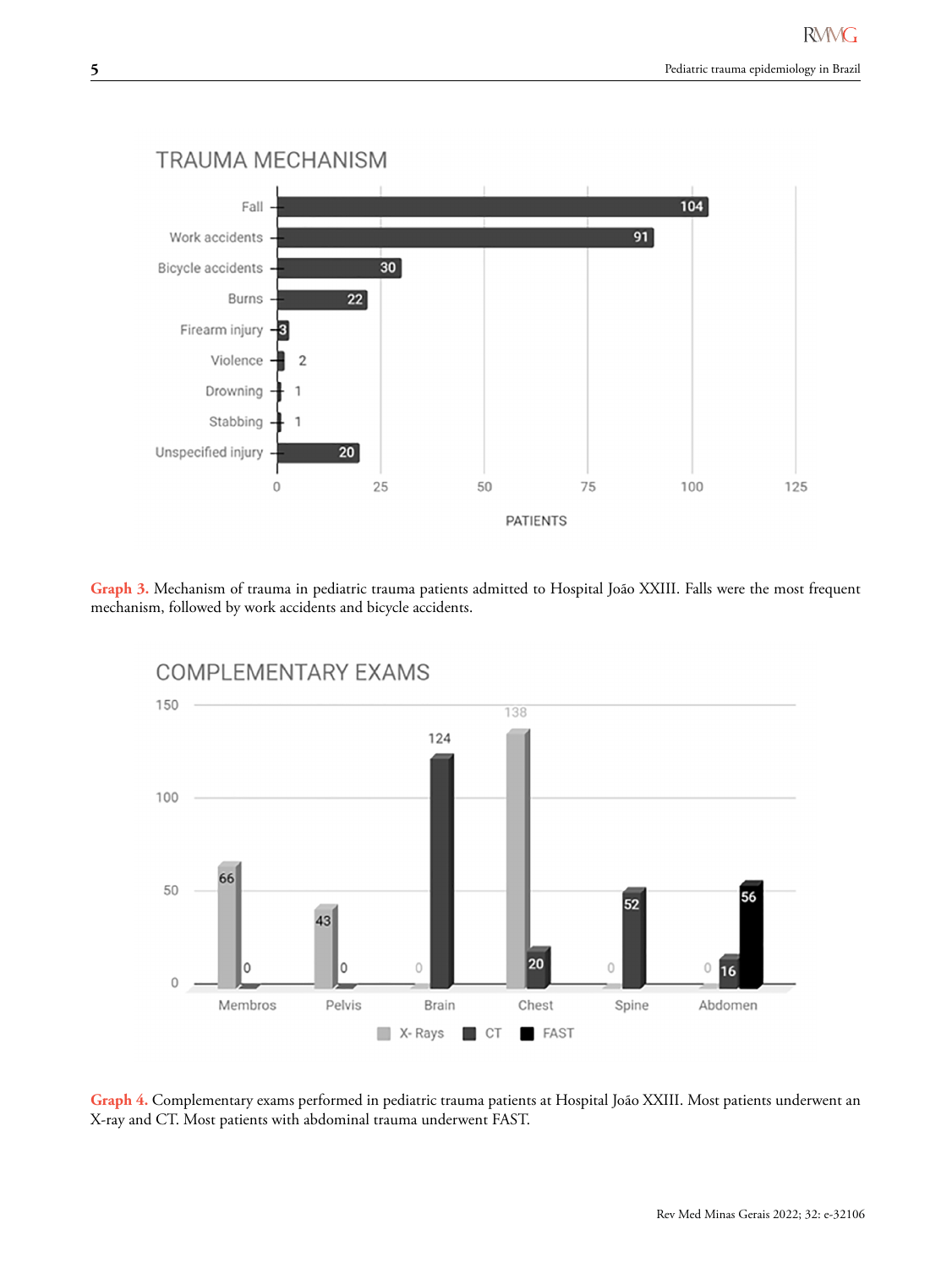years were not included, as their needs were similar to those of adults<sup>13</sup>.

Most trauma cases involve children over 4 years of age. Accidents can be associated with the fact that both parents have to work and leave the child in the care of guardians who have limited knowledge about accidents and how to avoid them. These circumstances may explain the increase in the high incidence of trauma in this age group.

Regarding the distribution by gender of patients in this study, the ratio between boys and girls was 1.8:1. This data is similar to data found in other countries, which reported a ratio of  $1.5:1^{7,8}$ .

#### **Trauma mechanism**

The most common injury mechanisms found in this study were mechanical falls and car accidents, as reported in other studies. When compared to other studies, mechanical falls also prevail over other causes of trauma<sup> $7-9$ </sup>. This increase in mechanical falls and car accidents can be explained by the psychomotor maturation process and the introduction of leisure/sports activities in this age group<sup>8,9</sup>. In addition, as mentioned above, these children are often placed in day care centers that sometimes lack adequate infrastructure and safety measures, contributing to the risk of mechanical falls<sup>2</sup>. However, a limitation of this study was to group mechanical falls from small and large heights, which could, in fact, involve different mechanisms and lead to injuries at different levels of severity.

The incidence of car accidents or serious pedestrian accidents is significantly high in developing countries. Children are exposed to numerous risk factors, such as high circulation of vehicles and low socioeconomic conditions, associated with the lack of adequate education in traffic safety and the lack of available safety equipment<sup>7,17-19</sup>.

### **Characteristics of medical care**

Hospital João XXIII is a first-line trauma center capable of treating severely injured and highly complex patients, offering them the possibility of definitive treatment of traumatic injuries<sup>20</sup>. A feature that enables this trauma center to efficiently and effectively treat patients is the presence and availability of multidisciplinary teams in this hospital, comprising a general surgeon, pediatrician, anesthesiologist, nurse and nursing technician.

Health professionals from other medical specialties, such as orthopedists, neurosurgeons and vascular surgeons, are added to the team, as needed, such as orthopedists, neurosurgeons and vascular surgeons<sup>16</sup>. In general, the initial care for pediatric trauma can be performed by any trained medical professional, regardless of specialty, with no qualitative difference in the outcome of the case<sup>12</sup>. Having available However, having pediatric surgeons to manage hospitalized and more complex cases in children it would be beneficial for the care of the child, the patient, however, this specialty is still not available at Hospital João XXIII. In general, the initial care for pediatric trauma can be performed by any trained medical professional, regardless of specialty, with no qualitative difference in the outcome of the case<sup>12</sup>.

#### PROPEDEUTICS

The lack of standardization of medical care has led to excessive requests for CT scans, exposing children to the risks of intense radiation. When analyzing the complementary workup of the 274 patients, it was possible to observe the evaluation of the use of FAST as a screening method for important injuries of abdominal organs, instead of the need for computed tomography. Of the 56 children (20.4% of the total study sample) who underwent the FAST, 4 tests (7%) had positive results. Subsequent analysis showed that of the positive FAST tests, 3 corresponded to solid organ damage on abdominal CT and 1 was a false negative result. Fiftytwo FAST tests were negative and no additional abdominal injuries were found in case management. The FAST in the HJXXIII is performed by a radiologist on duty, which increases the precision and accuracy of the examination.

Of the 16 patients (6% of the total study sample) who underwent abdominal computed tomography, 6 of them (37.5%) had solid organ damage and 1 patient had pneumoperitoneum, undergoing surgery. The remaining 10 patients did not present tomographic alterations, but only 1 had been previously submitted to FAST.

Requesting unnecessary medical imaging tests is a known cause of delay in transfers and definitive treatment in trauma centers equipped with the necessary resources<sup>21</sup>.

In addition, there is also a greater concern in performing CT scans due to the increased risk of exposure to radiation. With patients experiencing unnecessary additional CT scans (with large doses of radiation) increases, the risk of neoplasia or damage to the developing nervous system increases<sup>21,22</sup>.

#### **Trauma diagnosis**

Risk factors inherent to the pediatric age group influence the pattern and type of traumatic injuries. The anatomical differences between children and adults make children more susceptible to trauma, with greater exposure to important structures and less protection from accidents<sup>23</sup>. Head trauma (TBI) is frequently seen in the trauma center in this study<sup>24</sup>. This increase in frequency can be explained by the fact that the child's head is proportionally larger than the rest of the body, containing a higher center of gravity and a weaker skull base<sup>24,25</sup>.

Despite the higher incidence of TBI, most are considered mild and only a few head injuries result in brain damage or sequelae. The mean TBI severity stratification, according to the Glasgow Coma Scale, was 14.31, with more than 90% of cases scoring above 14. More severe complications occur in only  $10\%$  of cases<sup>10</sup>. Therefore, it is important to highlight the indiscriminate use of cranial tomography in mild TBI.

#### **Surgeries performed**

In total, only 16.1% of children were operated. The surgical procedures performed, in order of frequency, were: orthopedic, neurosurgical, thoracotomy and laparotomy. Considering the small number of pediatric trauma cases that required surgery, the data demonstrate the importance of conservative treatment and trauma management. Nonoperative management of parenchymal viscera with lesions of different severities has been more successful in children than in the adult population. This conservative treatment method for visceral injury can be used if treatment guidelines are strictly followed and if the patient is adequately monitored throughout hospitalization $13$ .

#### **Patient gravity and mortality**

Across Brazil, most hospitals use the Manchester screening protocol for screening<sup>14</sup>. This protocol has more than 50 classification flowcharts for various patient injuries.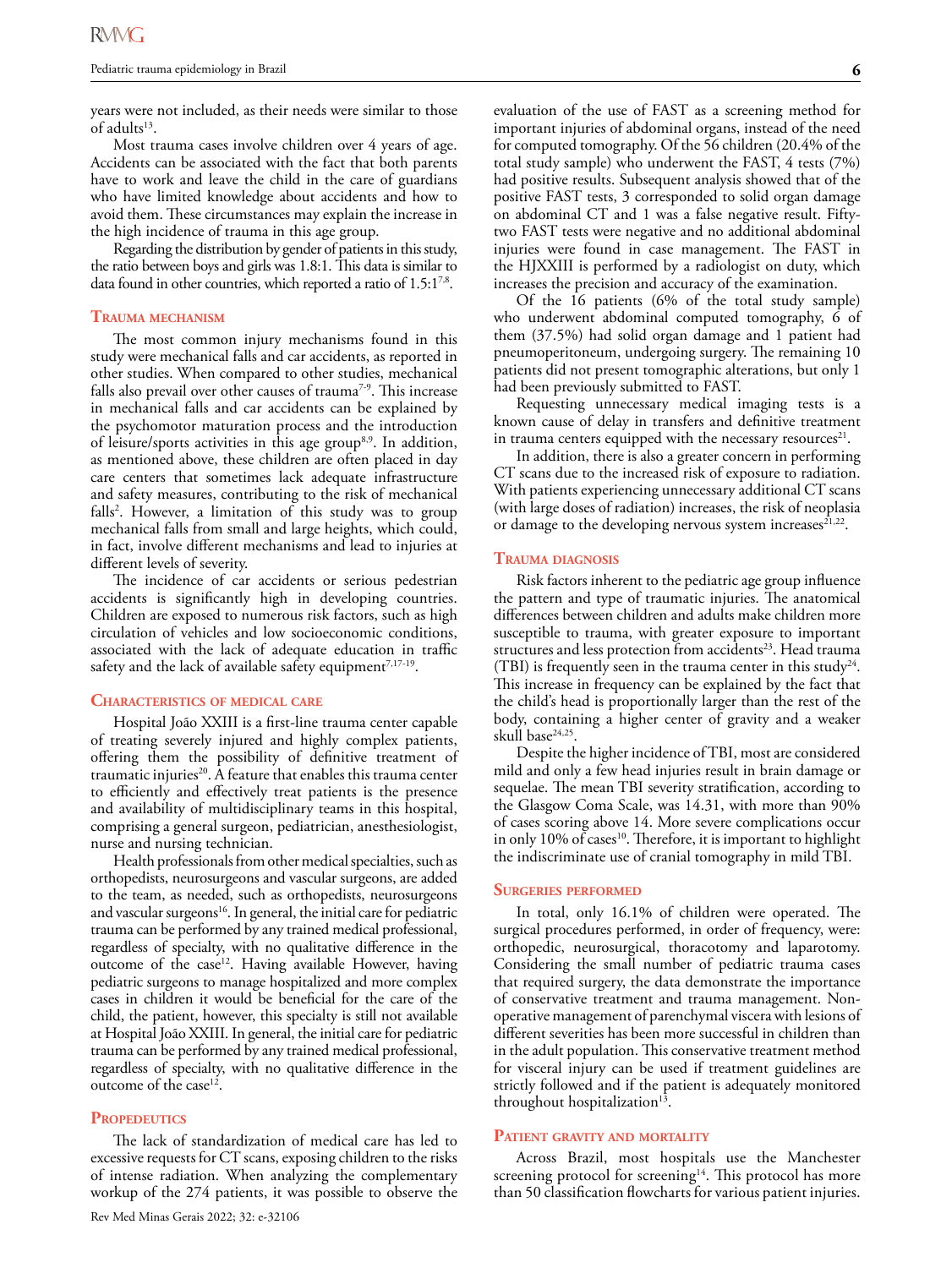In the flowchart for severe trauma patients, patients are classified into several severity categories. Patients with compromised airway, altered consciousness, dyspnea, shock, severe pain (greater than or equal to 6 on the pain scale) or significant trauma mechanism are classified as emergency cases (red) or very urgent (orange) $13$ . This categorization system is subjective and highly dependent on the health professional responsible for patient care. Compared to Canadian scales, Emergency Severity Index (ESI) and a Dutch screening protocol<sup>26-28</sup>, the Manchester protocol imprecisely increases the priority level of less urgent patients, which demonstrates that it is less effective in screening cases of lesser urgency. Therefore, despite the protocol's ability to identify critically ill trauma patients, it can lead to an increase in patients classified as less urgent trauma, which could, in turn, increase the demand for emergency services and contribute to the overcrowding<sup>29</sup>. Using established severity criteria in this protocol, such as - ECG<15, use of tomography, need for surgery, death, hospitalization, use of blood or mechanical ventilation and shock -, it is estimated that 59.4% of the patients treated were severe, therefore, more, evidencing that the Manchester Protocol The city is examining more children have been taken to emergency rooms than necessary<sup>30</sup>. This can lead to overcrowding of emergency units and excessive interventions, raising the question whether this would be the best method to be used in pediatric trauma.

The pediatric trauma score (PTS) is a specific tool originally used as a pre-hospital screening guide for pediatric trauma and later validated for hospital screening and prognostic evaluation<sup>28</sup>. PTS incorporates weight, airway, systolic pressure, level of consciousness, presence of fractures and penetrating injuries. One of the limitations of the PTS, however, is that it depends on the observer's assessment of the patient's vital signs and their level of consciousness, both of which are particularly difficult to assess in the pediatric age group. Therefore, well-trained medical professionals are needed for the accurate implementation of this screening guide<sup>29</sup>.

Although traumatic accidents are the most common cause of death in the first four decades of life<sup>1</sup>, the mortality rate observed in this study in HJXXIII was relatively low. As approximately 60% of trauma deaths occur before the patient arrives at the hospital, their lower than expected mortality rate may be due to the patient dying at the scene of the accident or during transport to the hospital<sup>3</sup>.

#### **Prevention**

Prevention is the best strategy to reduce mortality associated with traumatic accidents that affect children and adolescents in Brazil<sup>6</sup>.

Prevention programs are especially important in this era of the contemporary and globalized world, where job opportunities are concentrated in crowded cities, which require daily commuting and increase the risk of traumatic accidents. Particularly in Minas Gerais, with the increasing prevalence of traumatic accidents, programs that promote traffic safety education, teach the correct use of traffic safety equipment and encourage other risk reduction strategies are imperative<sup>30</sup>.

# **CONCLUSION**

This epidemiologic assessment at João XXIII Hospital showed that school-aged male children were most affected by pediatric trauma. The most frequent pediatric trauma mechanism is mechanical fall, followed by traffic accidents. The first assessment of a pediatric trauma case was performed most often by a general surgeon. FAST, when used, was able to accurately identify all cases of significant intraabdominal injury. The most common injury that pediatric trauma cases presented with washaed trauma. Only a small number of cases required surgery and the mortality rate was extremely low. The results highlighted by this research reveals important information for adapting the flow of care and, thus, optimizing services for patients. Through the results described, solutions can be developed to improve the quality of pediatric trauma care at HJXXIII. Some possible solutions include: 1) the development of a new screening tool that could be used to improve the existing triage classification system; 2) redesigning the staffing of the emergency room medical provider teams to ensure an appropriate distribution of medical knowledge and skill; 3) encouraging the use of effective and safe diagnostic tools such as FAST and X-ray imaging to avoid unnecessary radiation; and 4) the establishment of robust community prevention programs that target mechanical falls, car accidents, and traumatic brain injury.

# **Copyright**

Copyright© 2022 Faria et al. This is an Open Access article distributed under the terms of the Creative Commons Attribution License, which permits unrestricted use, distribution, and reproduction in any medium, provided the original article is properly cited.

## **References**

- 1. World Health Organization (WHO). Global health estimates: life expectancy and leading causes of death and disability [Internet]. Geneva: WHO; 2020; [cited 2019 Dec 09]. Available from: [https://www.who.int/healthinfo/mortality\\_](https://www.who.int/healthinfo/mortality_data/en/) [data/en/](https://www.who.int/healthinfo/mortality_data/en/)
- 2. Peden MM, Oyegbite K, Ozanne-Smith J, Hyder AA, Branche C, Rahman AF, et al. World report on child injury prevention. New York: World Health Organization (WHO)/ United Nations Children's Fund (UNICEF); 2008.
- 3. Ministério da Saúde (BR). DATASUS. Mortalidade Brasil [Internet]. Brasília (DF): Ministério da Saúde; 2020; [cited 2019 Dec 09]. Available from: [http://tabnet.datasus.gov.br/](http://tabnet.datasus.gov.br/cgi/deftohtm.exe?sim/cnv/obt10uf.def) [cgi/deftohtm.exe?sim/cnv/obt10uf.def](http://tabnet.datasus.gov.br/cgi/deftohtm.exe?sim/cnv/obt10uf.def)
- 4. World Health Organization (WHO). Argentina [Internet]. Geneva: WHO; 2020; [cited 2019 Dec 09]. Available from: <https://www.who.int/countries/arg/en/>
- 5. World Health Organization (WHO). Chile [Internet]. Geneva: WHO; 2020; [cited 2019 Dec 09]. Available from: <https://www.who.int/countries/chl/en/>